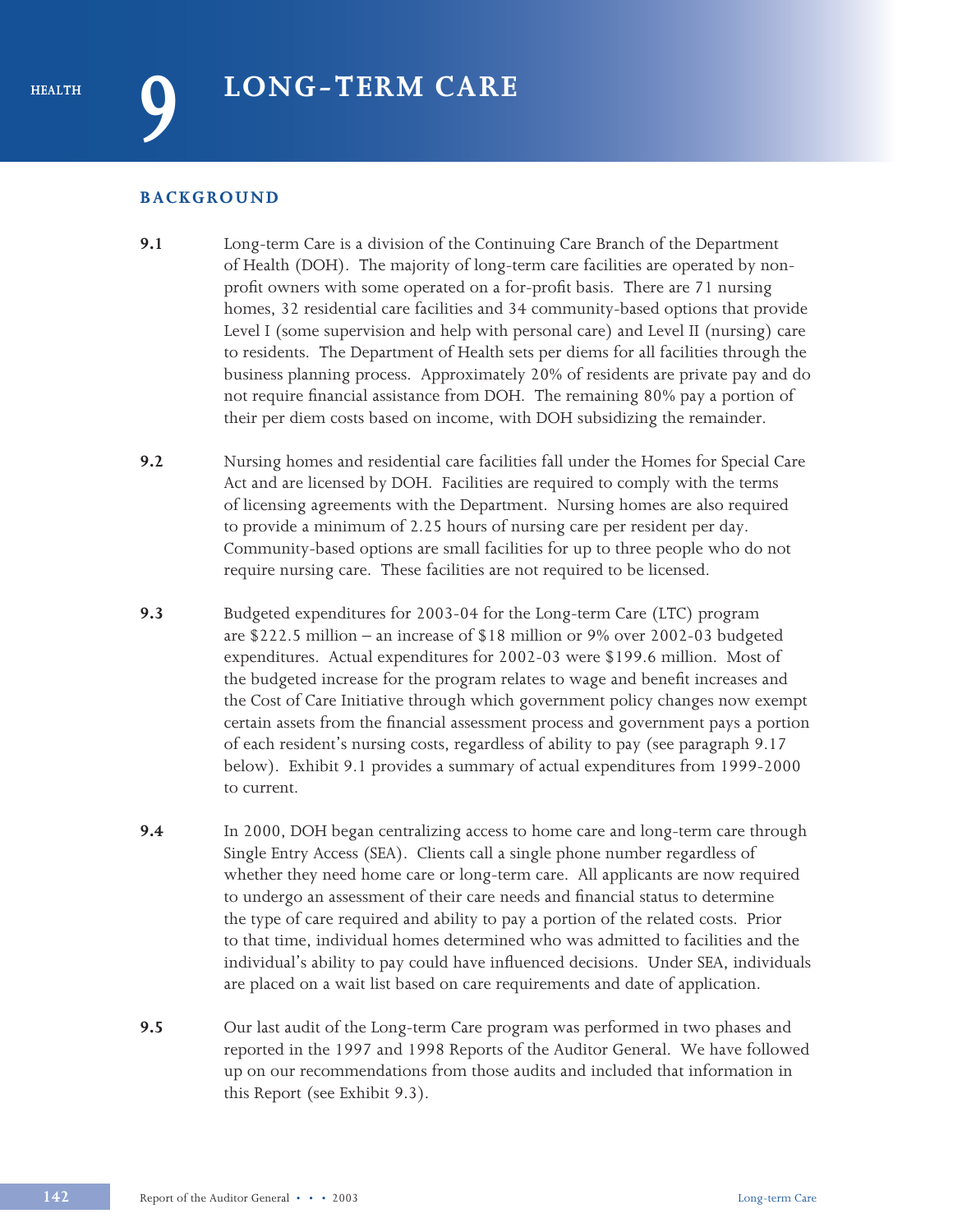#### **RESULTS IN BRIEF HEALTH**

- **9.6** The following are the principal observations from this audit.
	- The Department of Health has made significant progress since our last audit of the Program. Business planning is now required at the facility level and budgets are approved on a more timely basis. The introduction of the Single Entry Access system has enabled the Department of Health to gather better information on wait lists. However, there is no comprehensive long-term strategic or operational plan for the Program and we recommend that one be prepared, and that the Department continue with its efforts to develop a funding formula for long-term care facilities.
	- **Contract** Significant improvements have been made in the financial assessment process with the creation of the Eligibility Review Unit (ERU). We have recommended additional enhancements to this process including better documentation of assessments conducted.
	- Significant recommendations from our 1997 and 1998 audits which have not been addressed include the need for new legislation and regulations, periodic reassessment of residents' financial status and care needs, and the finalization of draft care standards. We have recommended that these outstanding recommendations be addressed.
	- Improvements are needed to DOH's invoice approval process for billings from long-term care facilities. There are no policies to ensure consistent verification procedures among regions. We have recommended that common procedures be implemented to ensure all information on invoices is verified.
	- **Contract** The Department only has one performance indicator for the Long-term Care program and no outcome measures for facilities. To enhance accountability, we have recommended DOH develop indicators at the Department level as well as measures related to the services long-term care facilities provide.
	- DOH originally estimated policy changes announced in November 2002 would cost \$6 million for fiscal 2003-04. Central government reduced this figure to \$3 million during the budget process. Department forecasts at the time this Report was written estimate costs will reach \$6 million by 2003-04 year end. We have recommended the Province ensure reasonable estimates of the costs of policy changes are calculated and included in the Estimates.
	- **The Department receives semi-annual financial forecasts from facilities.** We have recommended DOH consider obtaining quarterly forecasts. The Department should also develop processes to monitor areas such as financial management, compliance, and economy and efficiency in LTC facilities.
	- DOH funds facility mortgage payments over time through the per diem rates. At the time of our audit, Department staff were accumulating information to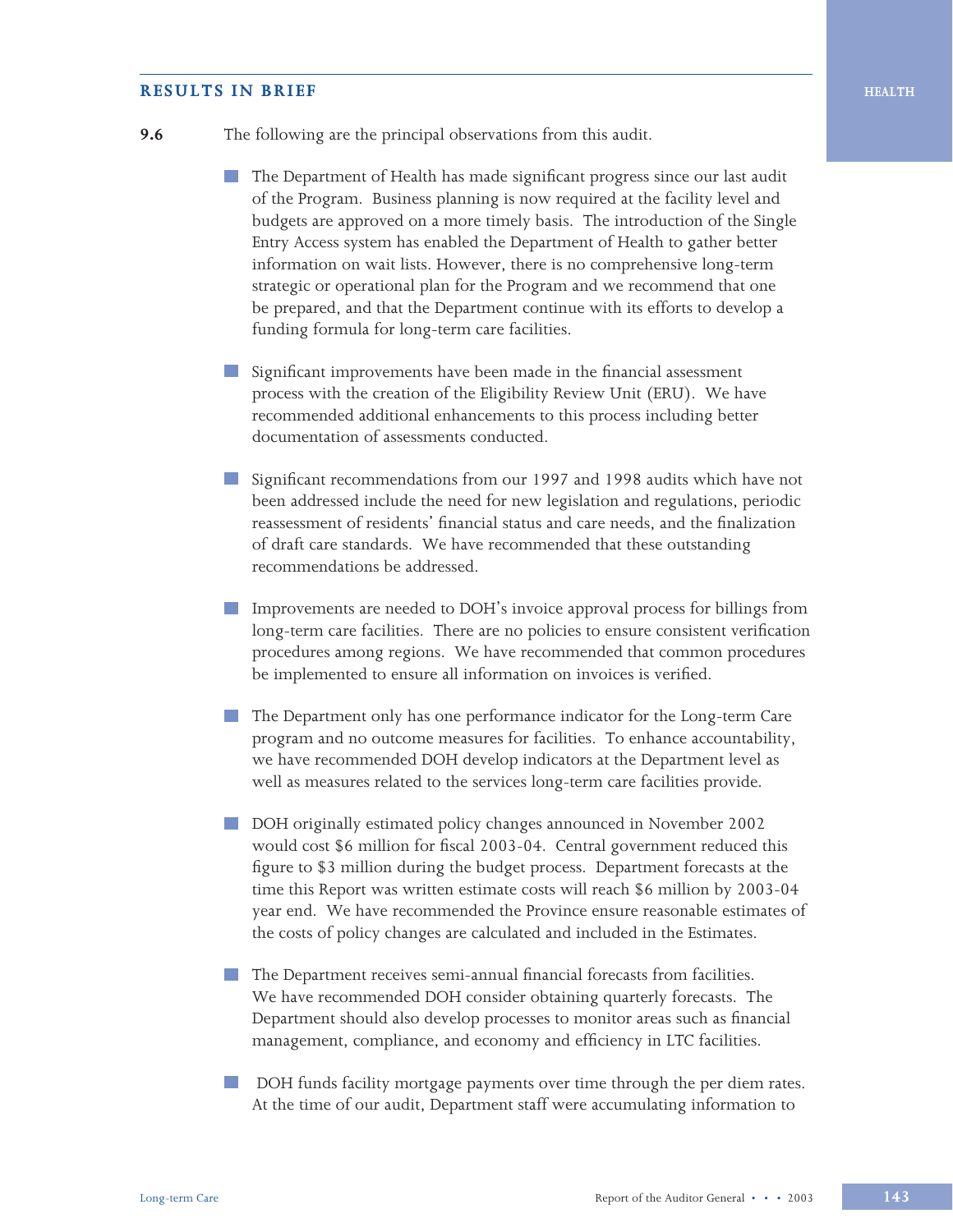estimate the total amount of outstanding facility loans and mortgages to be covered through future per diems. We have recommended the Department continue with efforts in this area.

## **AUDIT SCOPE**

- **9.7** The objectives for this assignment were to:
	- follow up on significant findings related to licensing, classification, financial assessment and funding from our 1997 and 1998 audits;
	- review and assess planning for the Long-term Care program including strategic planning, operational planning and budgeting;
	- review the financial assessment process and test a sample of assessments for compliance with legislation and policies;
	- review and assess the information available to management at DOH to support decisions on long-term care;
	- review and assess the accountability framework between nursing homes and DOH including any work done by internal audit in the homes;
	- determine whether controls over payments to facilities are adequate; and
	- review and assess DOH's processes for addressing recommendations of task forces, etc. formed to give advice in the long-term care area.
- **9.8** Our approach was based on interviews, and review of legislation, other documents and correspondence. The audit criteria were listed in our audit plan and discussed with management at the Department.

## **PRINCIPAL FINDINGS**

### **Planning**

**9.9** Strategic planning - DOH does not have a formal strategic plan at this time. The Department has identified five high level strategic principles for 2003-04 - quality, access, wellness, accountability, and sustainability. DOH also has a number of strategic directions which have not been formally documented. Staff informed us these will eventually form the basis of the 2001-06 strategic plan*.* The strategic directions are supported by strategic priorities and related initiatives and are tracked quarterly by a central group at the Department to determine progress. Department staff informed us that strategic priorities are considered during the planning process and input from stakeholders is obtained through fall and spring sector consultations as part of the business planning and budgeting process.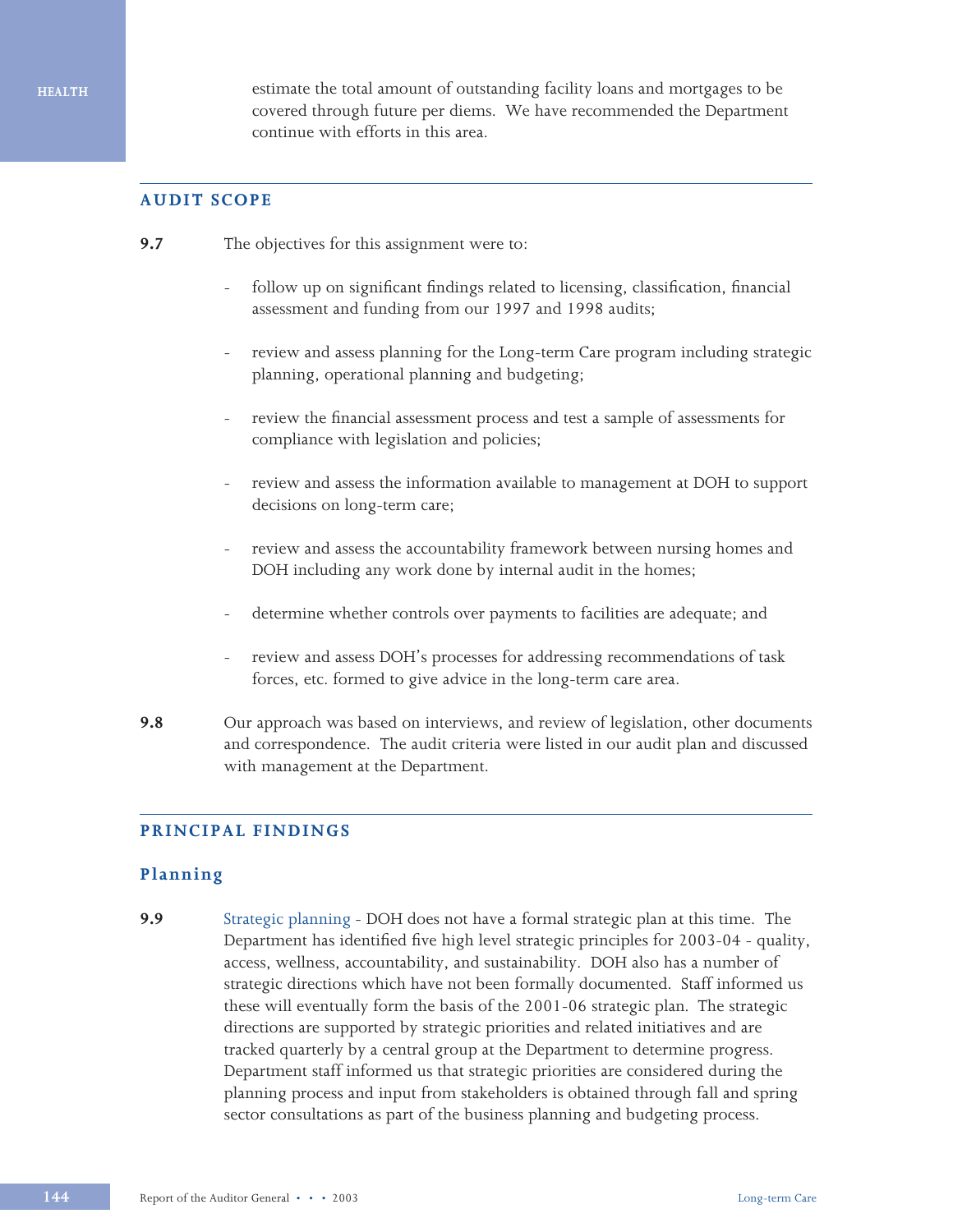- **9.10** Reporting In addition to the quarterly tracking by a central group at DOH, the Department also prepares quarterly reports to Treasury and Policy Board summarizing progress on strategic initiatives. These reports identify the initiative, impact of changes and proposed timing. See Exhibit 9.2 for the Continuing Care Section from the *Quarterly Projection Report to Treasury and Policy Board (October 2003 to March 2004).*
- **9.11** Devolution to District Health Authorities Eventually, DOH intends to devolve long-term care to the District Health Authorities (DHAs). In preparation for this, DOH has developed a draft Affiliation Agreement that addresses how homes will work with DHAs. The Department plans to make LTC funding non-portable when the program is first devolved. DOH will retain certain functions such as monitoring and evaluation, licensing and financial assessment. At the time of our audit, the Department was waiting for government approval and had no definite date for devolution of the Long-term Care program.

### **Recommendation 9.1**

We recommend that the Department prepare strategic and operational/business plans for the Long-term Care program.

- **9.12** Business planning process for facilities Each fall, DOH forwards a document *Business Plan Requirements and Guide* – to LTC facilities. This guide includes the timeline for submission of business plans to the Department and approval of facility budgets. Templates for the provision of financial information such as salaries, detailed operational costs and capital are included. This is a comprehensive document which provides good direction to facilities regarding the Department's requirements. We reviewed business plans submitted by two long-term care facilities and noted that they were prepared in accordance with DOH's guidelines, utilizing the required templates for financial information. The Department has made efforts to standardize the information received from facilities and continues to make progress in this area with the introduction of required templates for audited financial statements (see paragraph 9.39).
- **9.13** Once facility plans have been received by DOH, Department staff prepare summaries for use in the budget process. Occupancy rates are also calculated for use in planning. Cost pressures are ranked into three categories based on a set of predetermined criteria such as whether the issue is a Departmental priority or is required by legislation or regulations. This ranking process helps the Department determine which increases can be funded this year and which will be deferred to another year. Senior staff at DOH meet to review the business plans, summaries and cost pressure information. Once the Long-term Care program budget has been determined, staff prepare budget letters for the various facilities stating the approved per diem for the upcoming fiscal year and breaking down the facility budget to show approved staff, operational costs and any capital programs approved. DOH does not use a funding formula for long-term care and the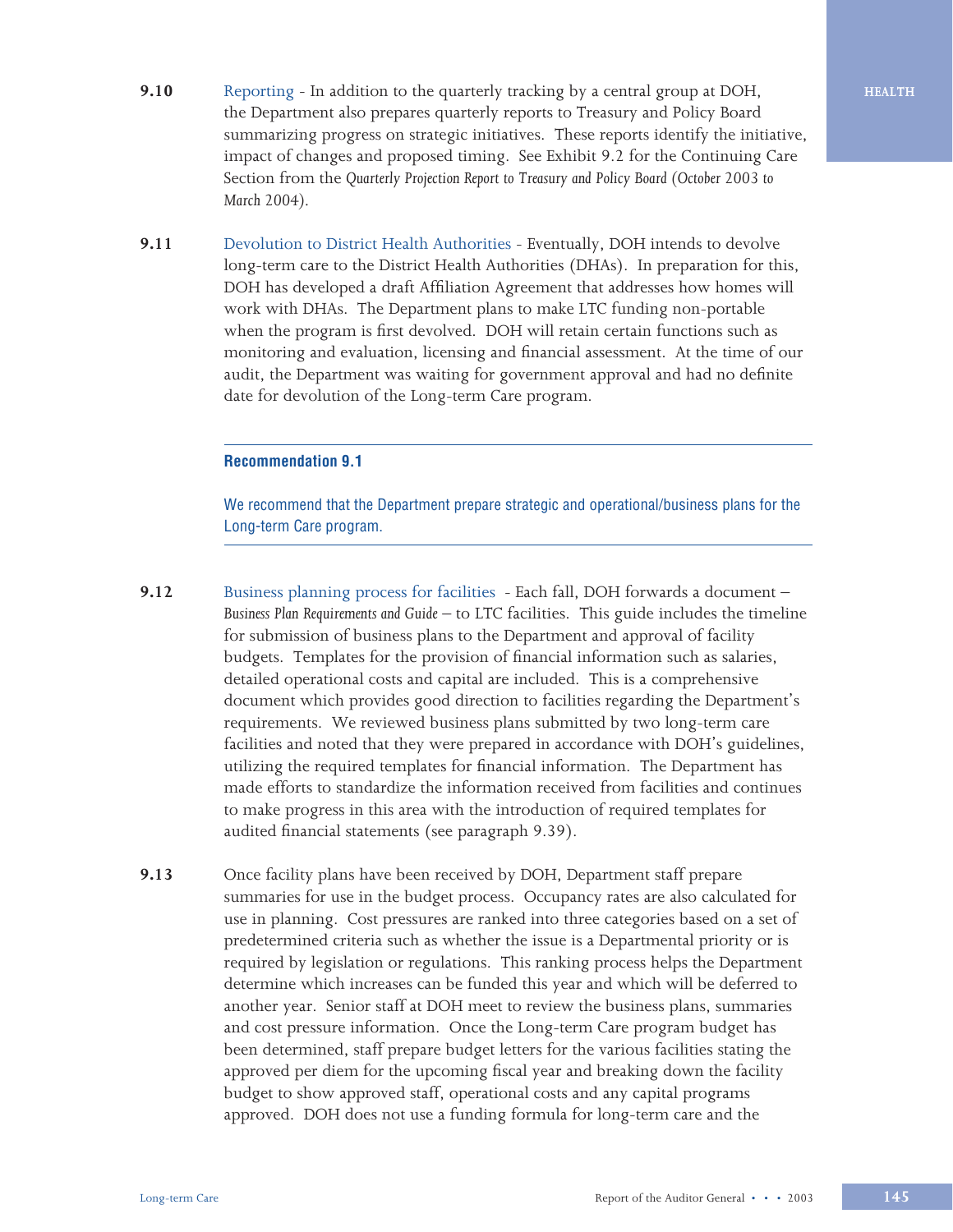**HEALTH**

preparation of facility budgets on a line-by-line basis is a time consuming exercise. Department staff informed us the development of an overall funding formula is one of DOH's strategic initiatives. Staff indicated the Department has been moving towards this by developing funding standards for components of the overall funding in areas such as salaries, benefits and equipment.

### **Recommendation 9.2**

We recommend that DOH continue with its efforts to develop an overall funding formula for the Long-term Care program.

- **9.14** DOH has considerably improved the budget process for long-term care since our last audit. In the past, facility per diems were often not available until very late in the fiscal year. For the past couple of years, budget letters, including per diem rates, have gone out April 1. Budget letters detail approved staffing and facilities must comply with minimum DOH staffing requirements.
- **9.15** Funding Although significant progress has been made in business planning, there is still work to be done. DOH staff informed us that the Department does not fund deficits of nursing homes. However, at the end of the 2002-03 fiscal year, DOH decided to make a one-time payment of \$1.7 million to nursing homes to contribute towards deficits for that year. The budget for 2003-04 increased by \$18 million over the prior year. However most of this related to specific increases for 2003-04, such as DOH's plan to fund a portion of nursing care costs (see paragraph 9.17 below) and negotiated salary increases. Base funding for facility operations increased by \$1.1 million. The average per diem requested by facilities in 2003-04 business plans was \$154.80. The average approved per diem on April 1, 2003 was \$151.68. Base funding for facility operations was a problem for a number of years and facilities often had to borrow funds to continue operating. Department staff noted this situation has changed over the past two to three years. Although past underfunding and related loan payments continue to put pressure on facilities, finance staff at DOH believe that the 2003-04 budgets for facilities are 'manageable'. Facilities must have DOH approval to undertake any capital projects such as renovations.
- **9.16** Facility spending is closely monitored by the Department through the approval and payment of per diems. At the time of our audit, DOH had not received all audited financial statements of facilities for 2002-03 and as a result, could not provide information on the number of facilities with deficits.
- **9.17** DOH is also experiencing additional cost pressures in 2003-04. In November 2002, DOH announced the Cost of Care Initiative. This plan exempts certain assets from the financial assessment process that determines the amount seniors will need to contribute to their care costs. The Department also announced reductions in the daily per diem rates paid by private pay residents as well as plans for future reductions. The per diem rates paid to facilities have not been reduced but the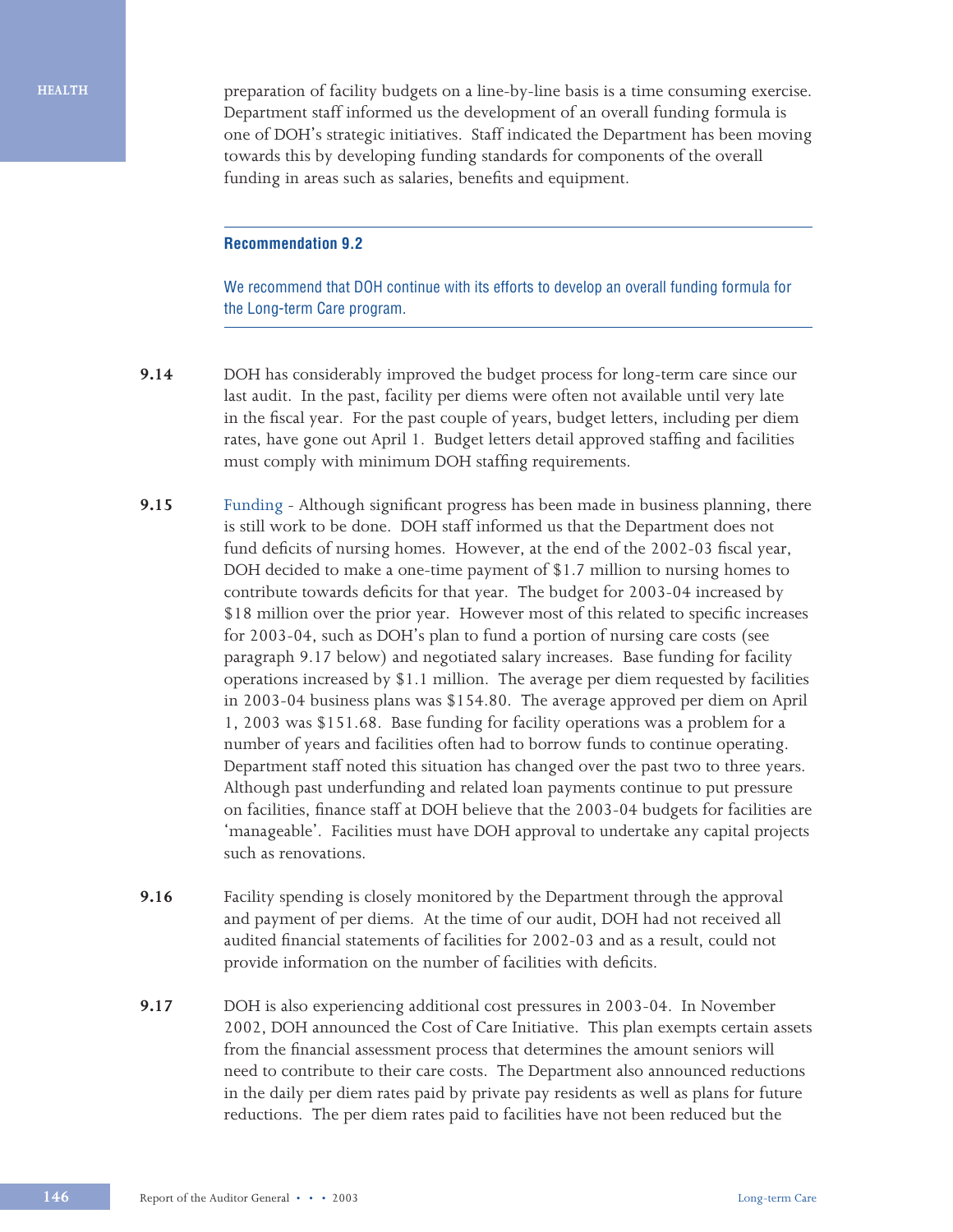Province has begun to partially subsidize private pay residents. An information sheet on DOH's website notes that *"after April, 2007, you will be expected to pay only the accommodation portion of long term care."* At that time, the Province will cover the nursing care portion of costs for all residents regardless of their ability to pay.

**9.18** The LTC policy changes announced in November 2002 have resulted in higher costs to the Department than budgeted. Department staff originally estimated these changes would cost \$6 million for 2003-04 but central government only approved a \$3 million increase related to these changes. Department forecasts at the time this Report was written estimate these changes will cost approximately \$6 million for fiscal 2003-04. Since new residents are required to contribute less than in the past, they require public assistance sooner. LTC facilities have also experienced higher than average occupancy rates. DOH calculates occupancy rates each year as part of the budget process. Traditionally these rates had been stable at 98.5%. For the first six months of 2003-04, occupancy rates ranged from 99.5% to 99.7%. Since DOH costs for LTC are based on a per diem cost per resident, increased occupancy rates have a significant impact.

### **Recommendation 9.3**

We recommend that the Province ensure reasonable estimates of the costs of policy changes are calculated and included in the Estimates. These estimates should be available before policy changes are approved.

- **9.19** Capital projects The business plan guide provides templates for capital projects. Facilities are asked to rank capital projects based on a set of predetermined criteria such as impact on resident safety. DOH reviews this ranking when assessing capital requests. For 2004-05, capital guidelines for larger projects have changed. Anything involving new square footage, new beds, replacement facilities and major retrofits will be submitted separately from the business planning process and formally presented to the Department by the facility.
- **9.20** During 2000-01 and 2001-02, DOH funded LTC capital projects through onetime capital grant payments which were expensed in the year they were paid. In 2002-03, DOH returned to the Department's traditional capital funding methodology of financing projects over a period of time. Where applicable, per diem rates include operational costs of the facility as well as a capital component. Facility mortgage payments continue to be included in per diem rates as they have been historically. At the time of our audit, Department staff were compiling information to estimate the total amount of outstanding facility loans and mortgages to be covered through future per diems.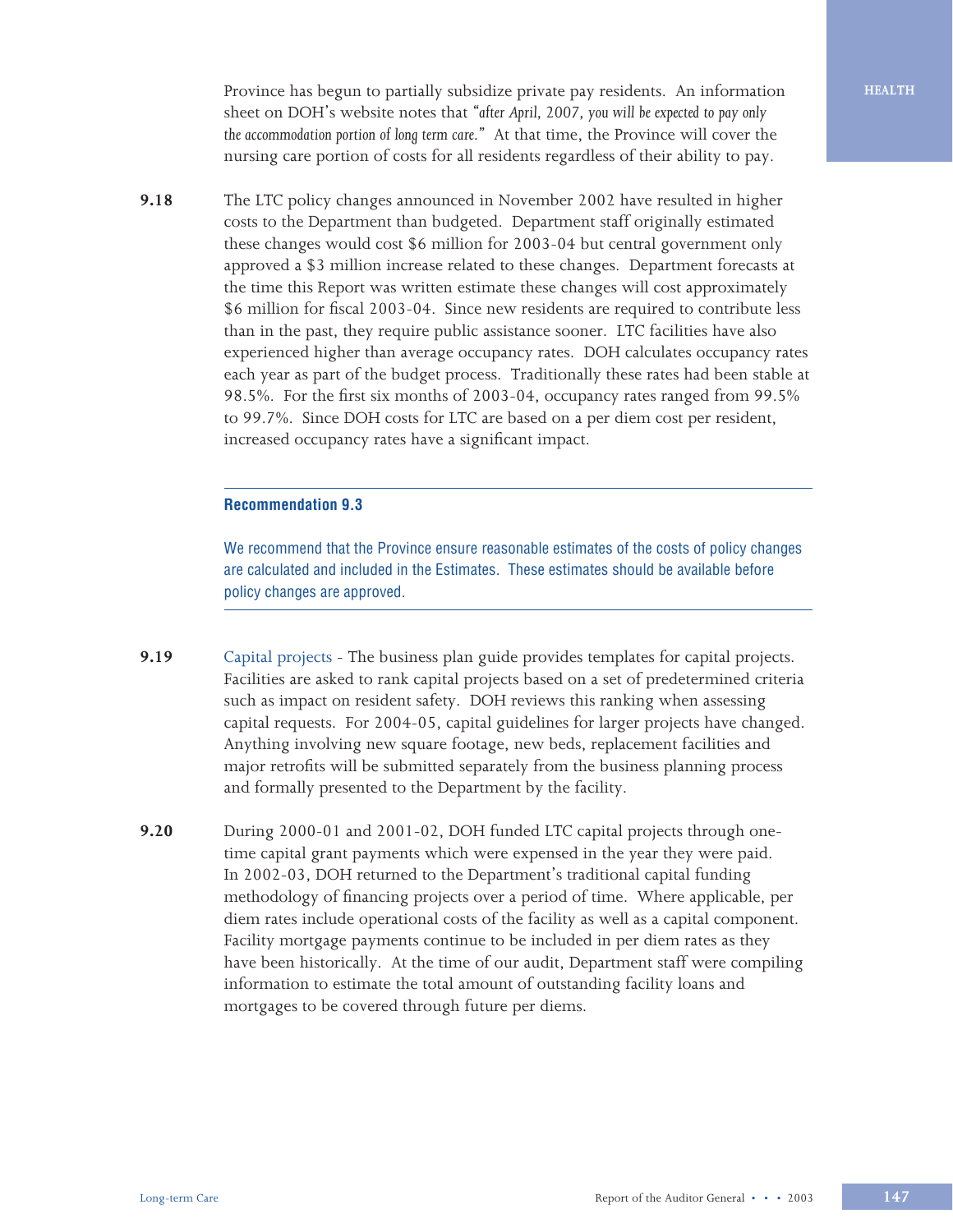#### **Recommendation 9.4**

We recommend that DOH continue with its efforts to accumulate total outstanding facility loans and mortgages for long term-care facilities. This outstanding amount should be monitored for financial planning purposes.

- **9.21** DOH staff informed us that the Department did not receive any funding for capital projects in the long-term care area for 2003-04. As a result, DOH had to allocate \$2.1 million in funding from its operational budget to capital projects for LTC facilities.
- **9.22** Task Force reports DOH does not have a formal process in place to respond to task force reports on long-term care. As reports are issued, staff within the Continuing Care Division at DOH are assigned responsibility to review and respond to the recommendations. Responses to reports may be informal and are not always written.

### **Recommendation 9.5**

We recommend that DOH issue formal, written responses to the recommendations of Task Forces and other groups engaged to review long-term care.

### **Accountability**

- **9.23** Roles and responsibilities There appears to be a good understanding of the roles and responsibilities of the Department of Health and long-term care facilities. Although there are no formal agreements, the relationship has evolved over time and is well understood by both parties. Department staff noted that the annual licensing process ensures that facilities are fulfilling requirements related to resident safety, staffing and other areas. Responsibility for visits to facilities is assigned to one of DOH's regional offices based on the facility location. For planning visits to facilities, these offices maintain lists showing when licenses expire. The regional offices ensure licensing visits are completed and make recommendations on whether an annual or interim license should be issued depending on whether deficiencies were identified.
- **9.24** DOH staff noted the business plan and budget represent a type of financial agreement between facilities and the Department. Sector consultations form part of the business planning process in the spring and fall. During the year, as policy changes or clarifications are required, DOH sends bulletins to facilities detailing these changes.
- **9.25** Required reporting from long-term care facilities to DOH consists primarily of financial information. Although Homes for Special Care Regulations require quarterly reporting by facilities, DOH staff informed us that this reporting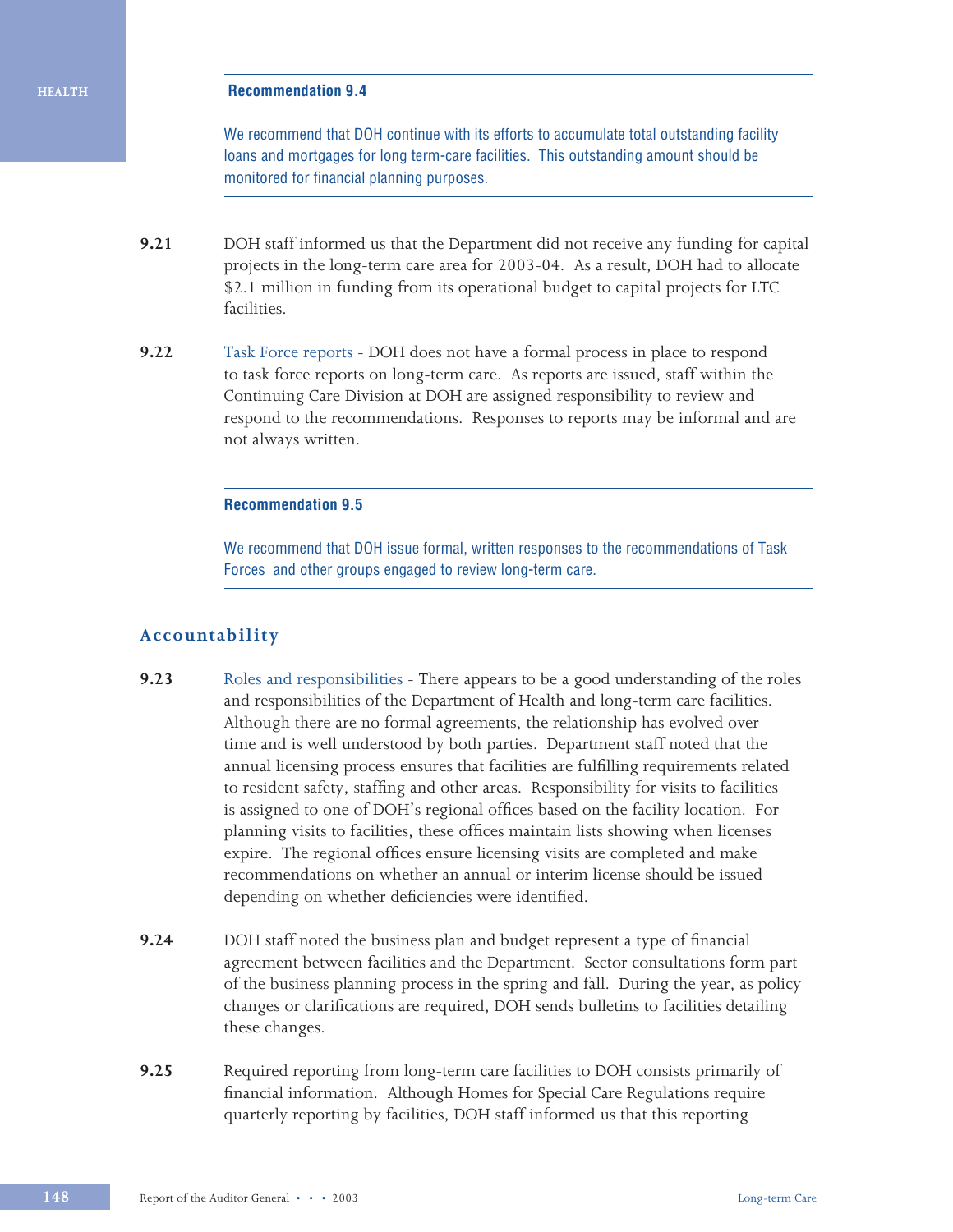requirement is outdated (see Recommendation 9.10 regarding the need for new legislation and regulations). The information previously provided by quarterly reports is now available to DOH directly from the Single Entry Access system. Facilities are also required to comply with licensing requirements but are not required to report on whether compliance is achieved.

**9.26** As noted above, there are no formal accountability agreements between the Department and facilities. DOH has developed a draft affiliation agreement to be used by District Health Authorities and facilities following devolution of the LTC Program (see paragraph 9.11 of this Report). If devolution is not implemented in the near future, DOH will need to implement affiliation agreements between the Department and facilities or an accountability framework to set out a formal understanding of roles and responsibilities of each party.

### **Payment of Invoices from Facilities**

- **9.27** Long-term care facilities provide detailed monthly billings to DOH showing the residents for that month, number of days being claimed and the per diem rate for that facility. Invoices are submitted to DOH's regional offices for verification before being forwarded to the Department's central office for approval and payment. Regional offices are responsible for verifying that all residents billed on facility invoices were residents during that month. Invoices also include special needs residents may have such as ambulance trips, wheelchairs and glasses. Regional offices are required to agree these special needs to supporting documentation before approving the invoice.
- **9.28** We tested 40 monthly invoices from facilities around the Province by reviewing the information on file at central DOH. We did not visit regional offices. The results of our testing showed significant documentation problems with the invoice approval process. Although regional offices are required to verify the information on facility invoices, there are no standard procedures to be followed and central Department staff are not sure of the extent or consistency of invoice verification by regional offices. For example, we were unable to determine from central Department staff the processes used by regional offices to verify new residents and to ensure deceased residents are removed from billings on a timely basis. At the time this Report was written, central Department staff were meeting with regions to determine processes in place and assess where improvements are required.

#### **Recommendation 9.6**

We recommend that DOH work with its regional offices to develop standard procedures for invoice approval that include verifying new residents, ensuring deceased residents are removed from billings, ensuring mathematical accuracy, and regional and central office approval of invoices before payment. We also recommend that the Department develop a system to monitor compliance with these procedures.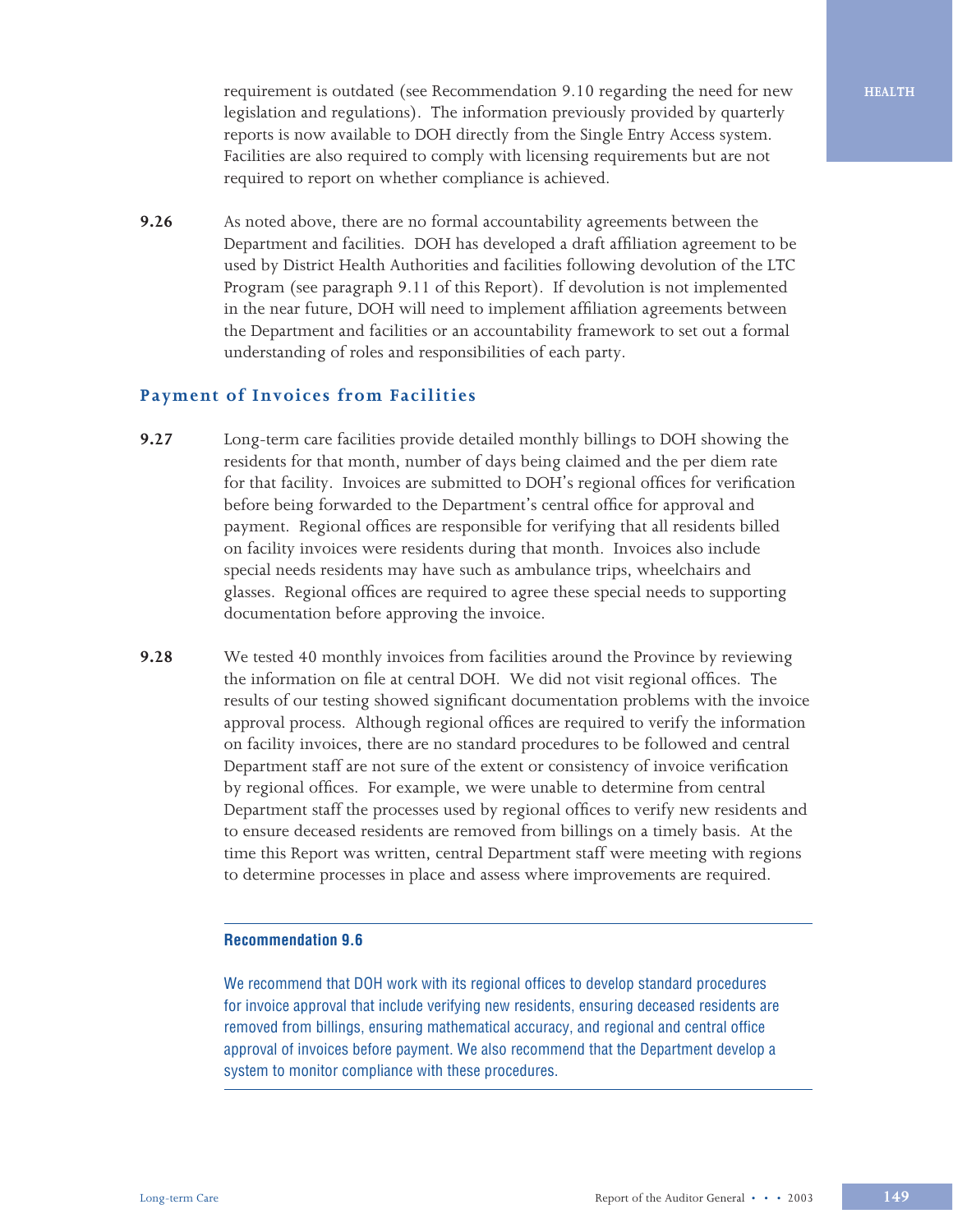## **Financial Assessment**

- **9.29** Establishment of Eligibility Review Unit When we last performed an audit of financial assessment for long-term care, each region had its own process. There were no standard policies to ensure consistency. The same staff were responsible for assessing an individual's care needs and financial status, and any ongoing contact that was required with the residents. In August 2001, DOH formed a central group - Eligibility Review Unit (ERU) - to complete financial assessments. By May 2002, the ERU completed all new financial assessments Province-wide. This Unit has developed written policies and staff are trained in the financial assessment process. ERU management informed us periodic file reviews are completed to ensure policies have been followed.
- **9.30** Individuals applying for financial assistance when entering a long-term care facility complete an application with the Care Coordinator in their area. This information is then forwarded to the ERU along with supporting documentation such as copies of tax returns and bank records. An Eligibility Review Officer completes the financial assessment by reviewing the bank records, tax returns and other supporting documentation. When a decision has been made, an eligibility letter is forwarded to the applicant. Once the applicant signs the eligibility letter, the information is sent to a Placement Officer. These staff are responsible for filling vacancies in facilities from the wait list.
- **9.31** During our audit, we tested 60 financial assessment files. Significant improvements have been made to the financial assessment process by the ERU. Additional required improvements include documentation of procedures completed by ERU staff and ensuring all related evidence is on file.
- **9.32** In some of the files we tested there was no evidence to show that a property search was completed or all bank withdrawals followed up. ERU staff informed us that property searches where undeclared property is not found and notes on individual bank withdrawals are often not included in the file.
- **9.33** We also noted that the ERU regularly accepts handwritten income tax forms as evidence of income. Staff informed us that the Notice of Assessment from the Canada Customs and Revenue Agency often does not contain sufficient detail for financial assessment purposes. Seven of the 60 files tested only had one year of income tax information on file.
- **9.34** Documentation problems were discussed with the ERU and management subsequently implemented a file closure checklist to ensure all procedures completed during the assessment process are properly documented and all paper work is included.
- **9.35** ERU management noted that policies and procedures to deal with non-compliance with the financial assessment process need to be developed. There is currently no standard procedure when families or applicants are not providing required information or otherwise delaying the assessment process. Some of these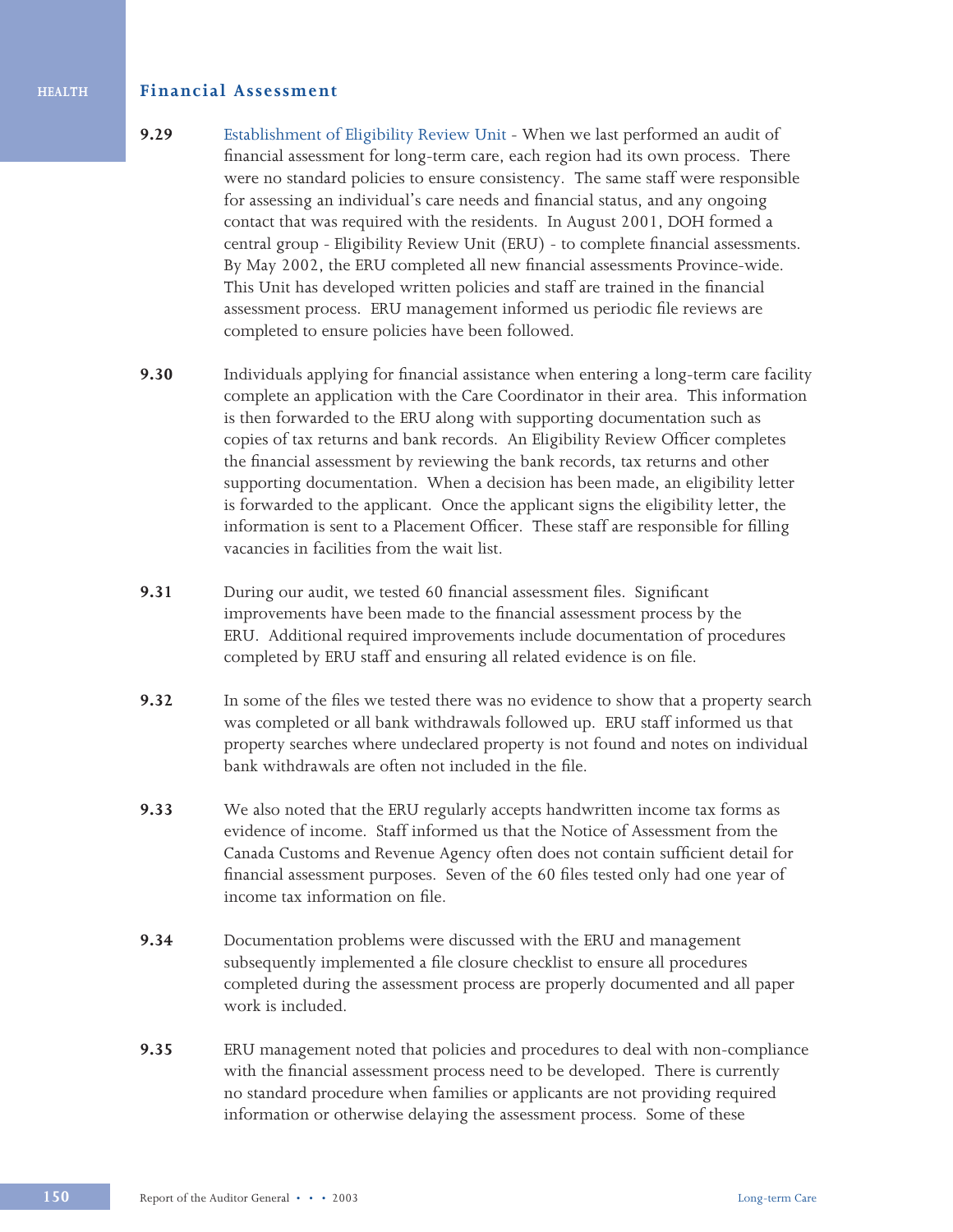applicants may already be LTC residents who have entered a facility from hospital, after their care needs have been determined pending a financial assessment. We were informed that the ERU plans to work on developing these procedures during 2003-04.

### **Recommendation 9.7**

We recommend that the Eligibility Review Unit of DOH:

- ensure all procedures completed during the financial assessment process are documented;
- obtain official Notices of Assessment or electronic data from Canada Customs and Revenue Agency in addition to copies of income tax returns to ensure income information on file is accurate; and
- develop policies to address non-compliance with the financial assessment process.

### **Information Available to Support Decisions**

- **9.36** SEAscape data With the implementation of the Single Entry Access system, DOH now has data available which would have been obtained from long-term care facilities or regional offices in the past. The SEAscape software includes data on clients who are waiting, priority for entering a facility and information on numbers waiting in each district. Information from SEAscape has allowed DOH to develop better wait lists. In the past, many people were on wait lists at several facilities which made it difficult to determine the total number of people waiting. Additionally, people often put their names on wait lists anticipating the need for care in the future. With the introduction of SEA, only those applicants who require placement based on care needs are wait listed.
- **9.37** DOH's March 2003 *Your Health Matters* notes that the number of people eligible and waiting for long-term care beds dropped by 23% between May 2002 and March 2003. This is attributed in part to the use of professionals to assess care needs. Assessors may be able to suggest alternative arrangements for seniors that allow them to remain in their own homes. Having a single wait list for all facilities also helped to reduce the wait list by accurately reflecting the number of people waiting.
- **9.38** SEAscape software does not allow the Department to manipulate the data and produce customized reports. DOH staff are working with a Decision Support System that takes SEAscape data and allows custom reports to be developed. The Department is working on reports including average waiting times at initial admission by facility and average age at initial LTC placement.
- **9.39** Facility financial information DOH has financial information from facilities gathered through the business planning process. Beginning with the year ended March 31, 2003, DOH is requiring all long-term care facilities to provide audited financial statements. Prior to this, most facilities had audited statements but they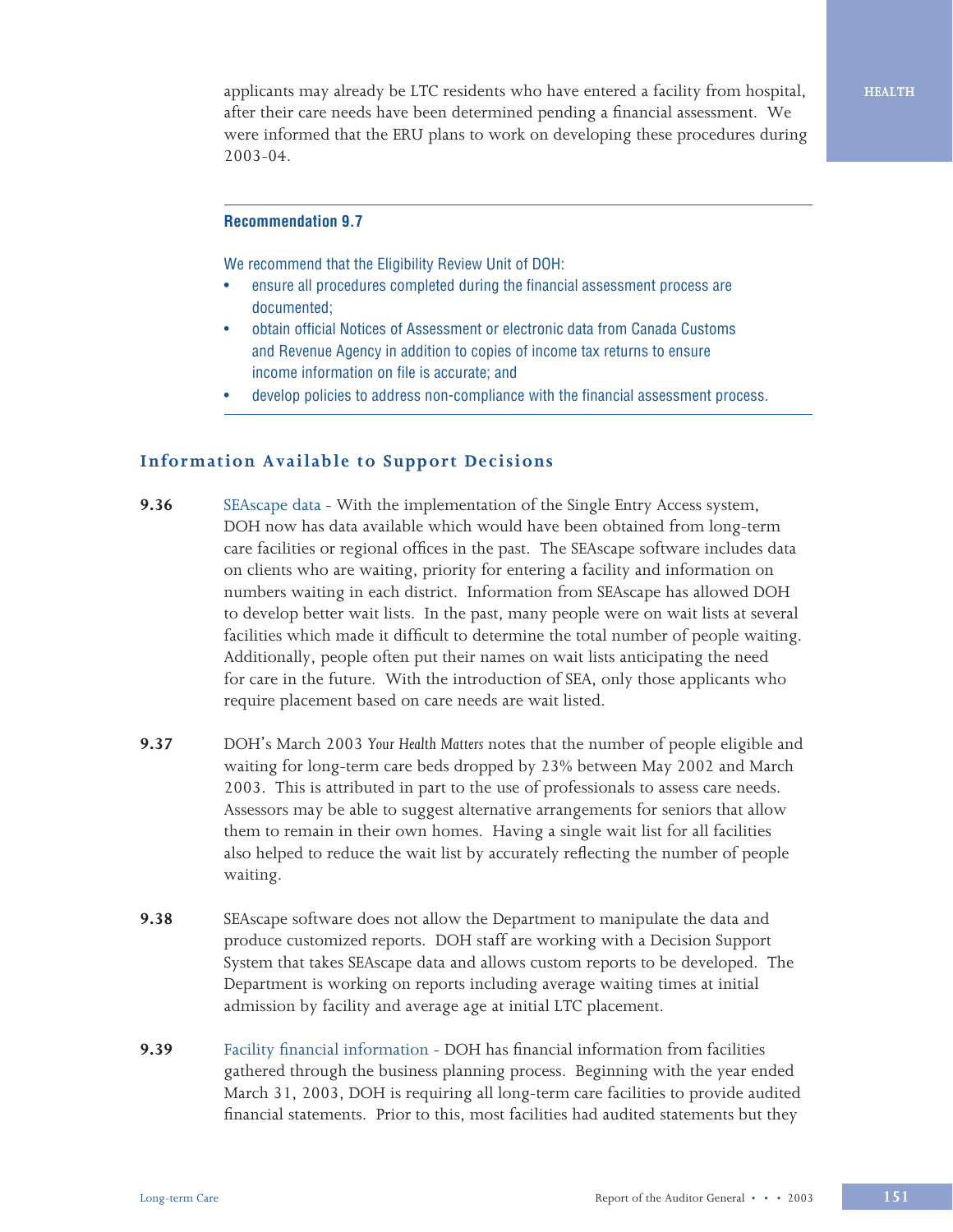**HEALTH**

were not required. Facilities are now also required to present financial statement information in a common format, either in the body of the statements or an appendix. This policy ensures DOH has greater detail on operational costs of facilities and that the financial statement auditors have examined this detailed information. During 2002-03, DOH also implemented a policy requiring facilities to provide semi-annual forecasts after six months and at year end starting with September 30, 2002. We examined this process and found that the majority of September 30, 2002 forecasts were received by DOH. For those forecasts that were outstanding, DOH staff informed us facility business planning information was used instead. DOH has informed facilities that 2002-03 audited financial statements and September 30, 2003 forecasts must be received by the Department before 2004-05 business plans and 2003-04 per diem adjustments will be finalized.

**9.40** During our 1998 audit of LTC, we noted the need for detailed audits of the financial management functions of homes, including compliance with policies and due regard for economy and efficiency (see paragraph 11.40 of that Report). These audits are necessary to determine whether the facilities are well managed. At that time, DOH's internal audit group was planning to expand the scope of its facility audits. However in 2001, a Corporate Internal Audit group for all of government was formed. There have not been any detailed operational or broad scope audits of LTC facilities since that time.

### **Recommendation 9.8**

We recommend that DOH increase its financial monitoring of facilities and consider requesting forecast information on a quarterly basis. DOH should also consider whether processes are required to monitor areas such as financial management, internal controls, compliance with policies, and due regard for economy and efficiency in LTC facilities.

- **9.41** The information available to DOH management provides a good foundation to support decisions on long-term care. DOH has seen benefits from the information gathered in the form of more accurate wait lists. This, along with improvements to the financial reporting process, should provide a good basis for the Department to make decisions regarding future needs such as bed planning. At the time of our audit, Department staff were working on a bed planning report as part of DOH's health services planning initiative. This report was expected to be available sometime during fall 2003.
- **9.42** Lack of performance indicators Significant improvements are required in the area of performance indicators for the Long-term Care program. The 2003- 04 Business Plan for the Department has a section on outcome measures which includes *"access to quality long term care services"* and *"amount of time clients wait for services"* as outcome measures. As noted in paragraph 9.36, information on wait times is available from SEAscape. DOH does not have any other indicators for the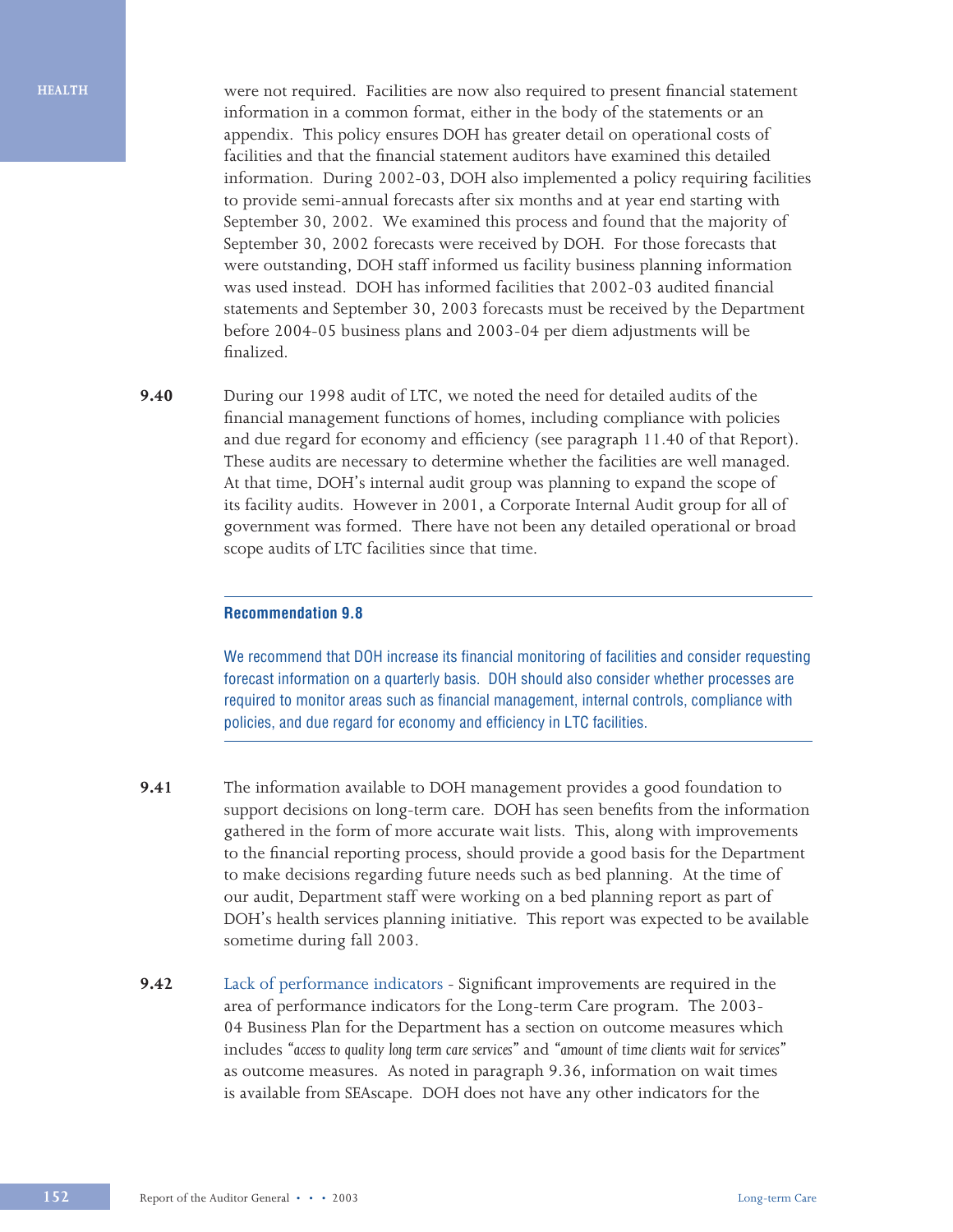Department related to long-term care and there are no performance indicators for facilities.

### **Recommendation 9.9**

We recommend that DOH develop performance indicators for the Long-term Care program. These indicators should include measures at the Department level as well as measures related to the services long-term care facilities provide. Requiring facilities to periodically report standard performance measures would enhance their accountability to the Department.

### **Follow-Up from Prior Audits**

- **9.43** During our audit, we followed up on significant findings related to licensing, classification, financial assessment and funding from our 1997 and 1998 audits. 19 of 26 recommendations resulting from those audits have been completed or are in progress (see Exhibit 9.3). The following significant recommendations have not been implemented.
	- In 1998, we noted that legislation surrounding nursing homes should be reviewed to ensure it better reflected current practices. The Homes for Special Care Act was proclaimed in the 1970's. DOH staff have informed us that new legislation is one of the Department's strategic priorities.
	- In 1997, we noted that DOH did not have policies requiring periodic reassessments of residents' care needs and financial situation. There has been no policy development in this area. Currently, DOH is relying on facilities or family members to inform them of changes in a resident's care needs or financial status. Many current residents of long-term care facilities had financial assessments completed under the old system, prior to the establishment of the ERU and the development of common policies for all assessments.
	- Draft care standards which had been developed at the time of our 1998 audit have not been finalized. These standards would provide DOH with a useful tool for developing outcome measures for long-term care facilities.

### **Recommendation 9.10**

We recommend that DOH review the remaining recommendations from our 1997 and 1998 audits, including:

- new long-term care legislation and regulations;
- requirements for periodic reassessments of residents' care needs and financial status; and
- care standards.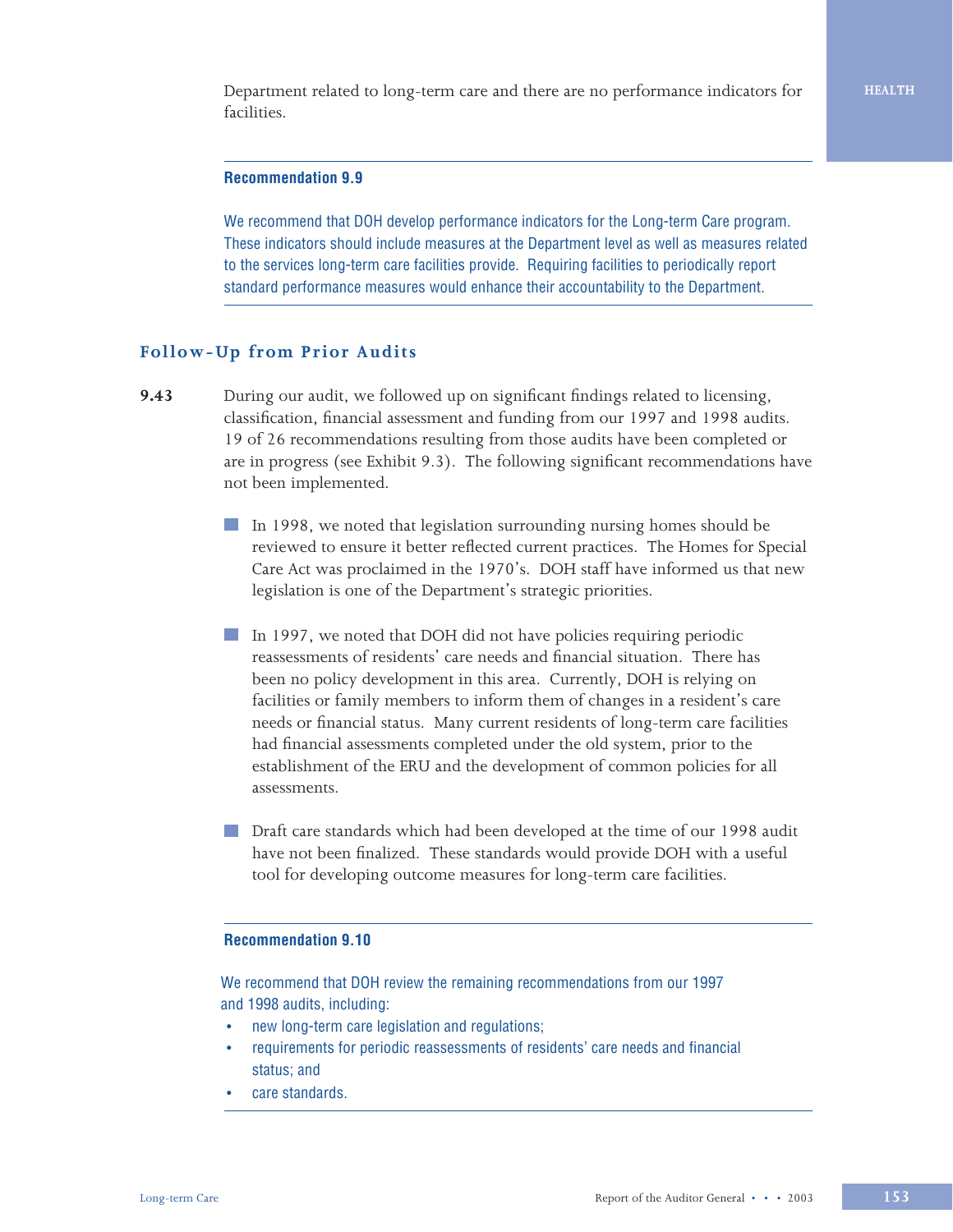### **CONCLUDING REMARKS**

**HEALTH**

- **9.44** DOH has made significant progress in business planning and budgeting for facilities, the applicant financial assessment process and accumulation of wait list information. Facilities now have budget letters which state approved per diems on April 1 rather than several months into the fiscal year as had been the practice.
- **9.45** There is a need to improve the longer-term and annual planning for the program and to accurately estimate costs for any changes in policy that are being considered. The resource implications should be studied and known prior to decision making. Although the Department has made significant progress since our last audit, there are still significant fiscal challenges associated with this program.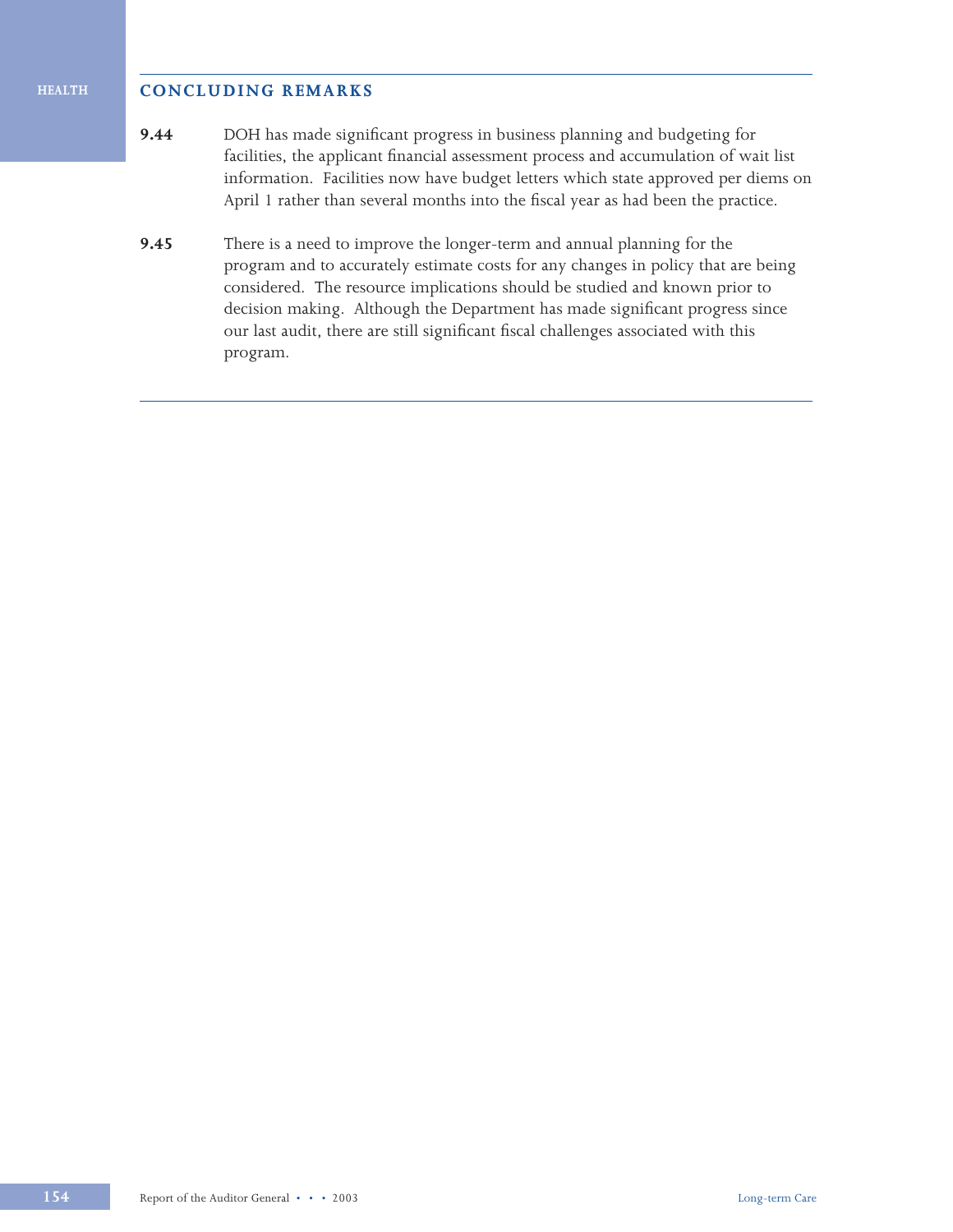

Long-term Care Costs - 1999-2000 to 2003-04

 $\ast_{\text{Estimate}}$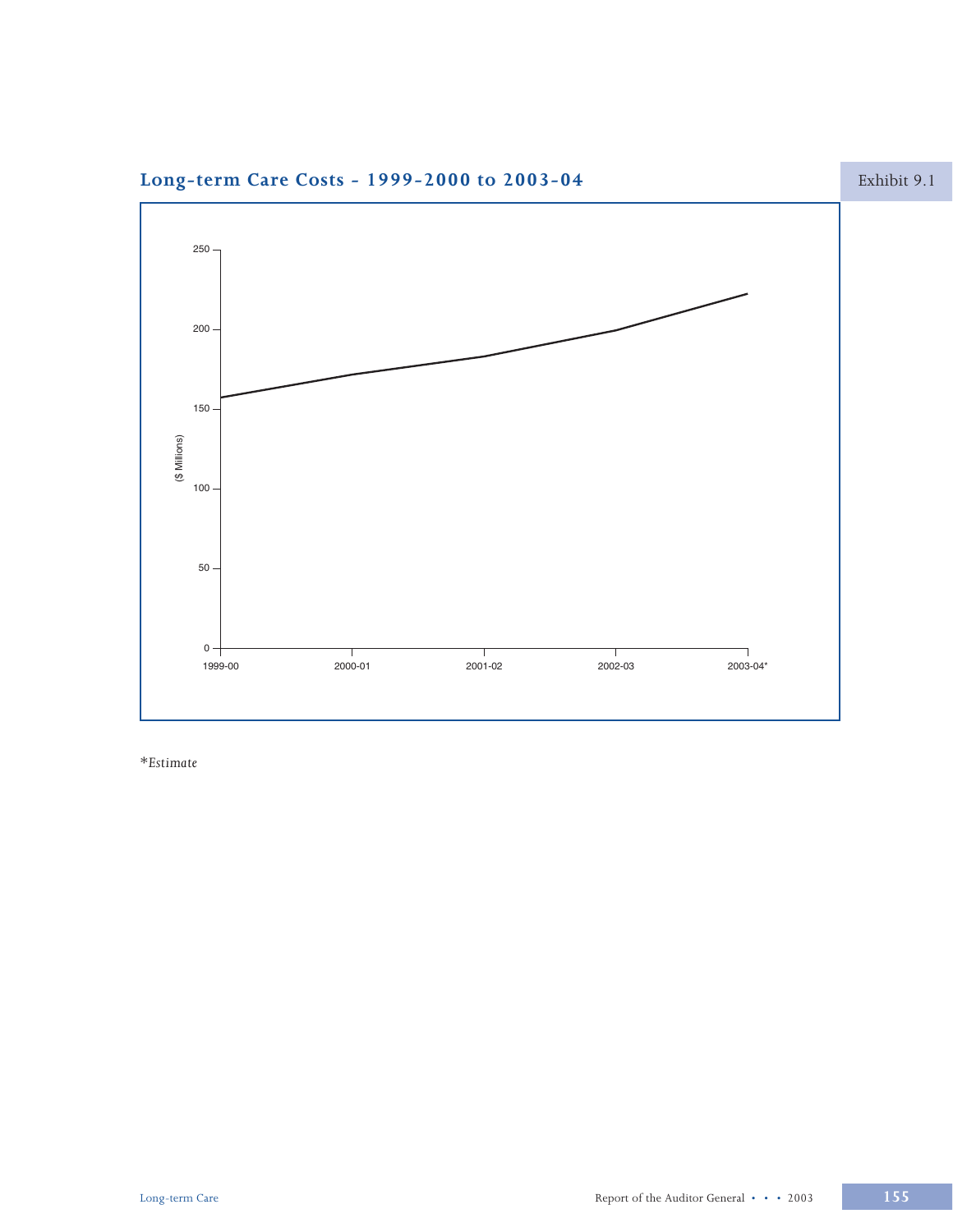# Exhibit 9.2

# **Quarterly Projection Report to Treasury and Policy Board Exhibit 9.2** (October 2003 to March 2004) - Continuing Care Section

| <b>Activity</b><br>(Identify activity)                                                                                                                                                                        | <b>Expected Impact</b><br>(Identify expected impact - intended<br>and potential unintended)                                                                                                                                                                                                                            | <b>Proposed Timing</b><br>(Specify the proposed timing)                                                      |
|---------------------------------------------------------------------------------------------------------------------------------------------------------------------------------------------------------------|------------------------------------------------------------------------------------------------------------------------------------------------------------------------------------------------------------------------------------------------------------------------------------------------------------------------|--------------------------------------------------------------------------------------------------------------|
| <b>Health Services Planning Steering</b><br><b>Committee (Phase II) Continuing</b><br>Care consultation. This is a<br>capacity study of Long Term Care,<br>Home Care, and other Continuing<br>Care Services.  | Benchmarks are recommended<br>for various services by DHA, with<br>projections of numbers of beds and<br>"places" out to 2016. The reaction<br>of the continuing care section has<br>been positive to this initiative.                                                                                                 | Forums of continuing care providers<br>were hosted by DOH in June 2003<br>in Halifax and Sydney.             |
| 27 existing classifications of<br>continuing care have been<br>grouped into six categories for<br>planning purposes. TPB approved<br>the dissemination of this planning<br>methodology in the Spring of 2003. | Written report is almost finalized;<br>currently, the inventory of "places"<br>and the data sources are being<br>updated prior to publication of the<br>report.                                                                                                                                                        | No public release of this document<br>is planned.                                                            |
| <b>Transition of Home Care to the</b><br><b>District Health Authorities.</b>                                                                                                                                  | Facilitates integration of acute<br>and home care services, making<br>care more seamless; staff and<br>contractual relationships will be<br>devolved from DOH to DHAs.                                                                                                                                                 | Awaiting Cabinet confirmation                                                                                |
| <b>Challenging Behavior Program</b>                                                                                                                                                                           | Funding in 2003-04 budget<br>enables development of education<br>component of Challenging Behavior<br>Strategy.                                                                                                                                                                                                        | Fall 2003.                                                                                                   |
| Development of a new Continuing<br>Care Act; legislative policy<br>development currently underway.                                                                                                            | Update and revision of old Homes<br>for Special Care Act to facilitate<br>more complete integration of the<br>continuing care sector.                                                                                                                                                                                  | To be determined.                                                                                            |
| Develop a provincial approach<br>to palliative care across the<br>continuum.                                                                                                                                  | Will provide direction to DOH,<br>DHAs and IWK.<br>Will provide direction to business<br>planning process.<br>Will improve access to palliative<br>care services.<br>Will develop standards based on<br>"best available evidence".<br>Will improve integration of service<br>delivery.<br>Additional funding required. | Preliminary recommendations due<br>December 2003.<br>Project to be completed no later<br>than December 2004. |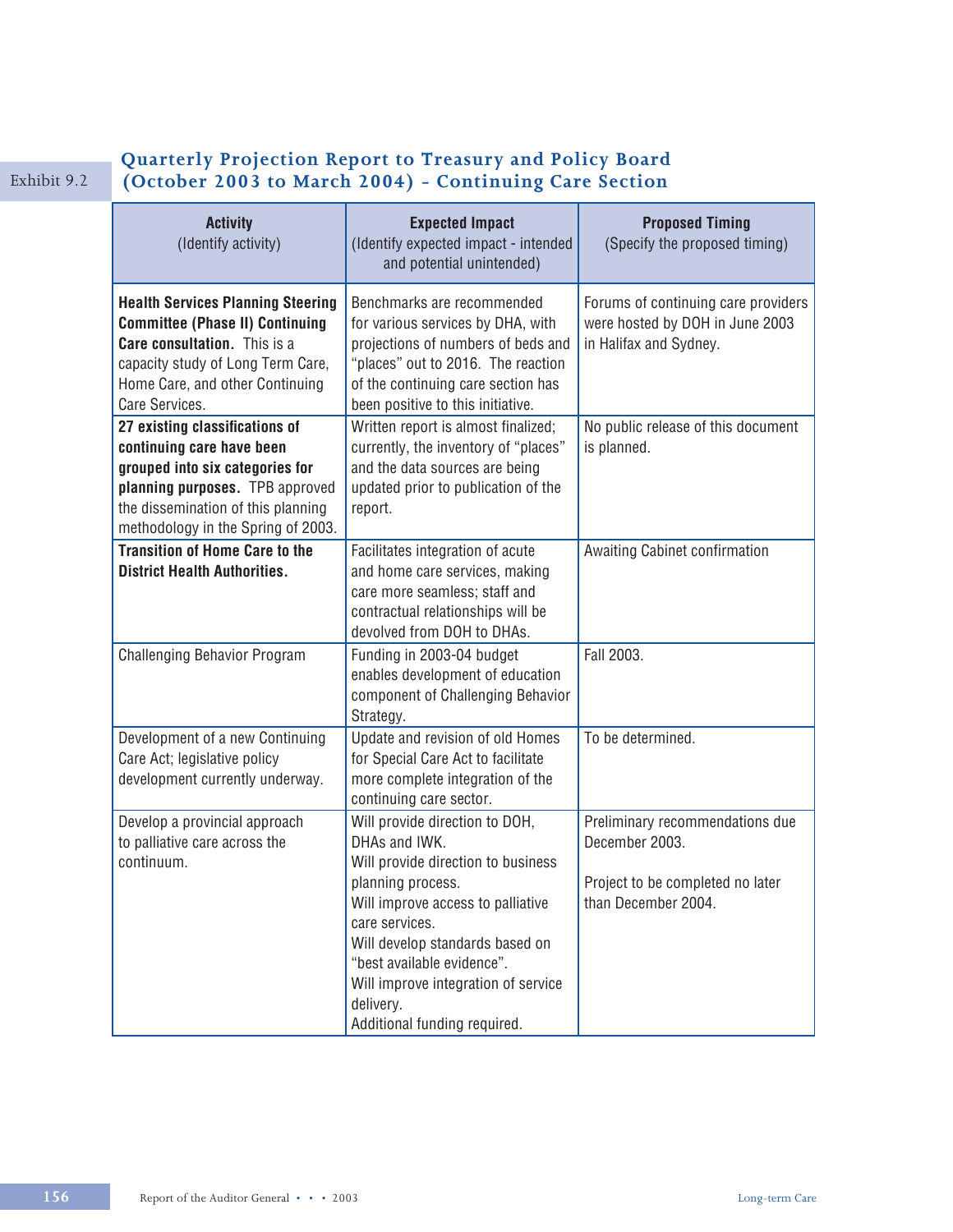# **Long-term Care: Follow-Up On Status Of Recommendations From 1997 and 1998 Audits Exhibit 9.3**

| Paragraph            | <b>Recommendation from 1997 Report</b>                                                                                                                                                                                                                                                                                                                                                                 | <b>Status</b>                                                                                                                                                                                                                                                                                                                                                            |
|----------------------|--------------------------------------------------------------------------------------------------------------------------------------------------------------------------------------------------------------------------------------------------------------------------------------------------------------------------------------------------------------------------------------------------------|--------------------------------------------------------------------------------------------------------------------------------------------------------------------------------------------------------------------------------------------------------------------------------------------------------------------------------------------------------------------------|
| 6.8, 6.38 to<br>6.41 | The lack of standardized policies in a<br>number of areas related to LTC facilities has<br>led to inconsistencies across the Province.                                                                                                                                                                                                                                                                 | <b>Completed</b><br>The introduction of Single Entry Access (SEA)<br>has enabled greater consistency in assessing<br>care needs by using a common assessment<br>tool. All applicants must undergo a financial<br>assessment by a newly formed central group<br>- the Eligibility Review Unit (ERU).                                                                      |
| 6.15                 | The Classification and Assessments manual<br>did not fully describe the current process for<br>classification and assessment.                                                                                                                                                                                                                                                                          | <b>Completed</b><br>As noted, SEA policies deal with the<br>classification process and the ERU has policies<br>for financial assessment.                                                                                                                                                                                                                                 |
| 6.18                 | Verification of income and assets was not<br>performed consistently throughout the<br>province.                                                                                                                                                                                                                                                                                                        | <b>Completed</b><br>The ERU has enabled the Department to ensure<br>greater consistency by centralizing the financial<br>assessment process. ERU staff are separate<br>from the Care Coordinators who assess care<br>needs of applicants.                                                                                                                                |
| 6.21                 | Possible financial contributions from<br>relatives were also considered in the<br>assessment of financial need. We<br>recommended that policies and procedures<br>be developed in this area.                                                                                                                                                                                                           | <b>Completed</b><br>ERU policies and DOH's website provide<br>information on whether assets are included or<br>exempt from the financial assessment process.                                                                                                                                                                                                             |
| 6.22                 | There were no requirements for periodic<br>reassessment of a resident's financial<br>situation and caseworkers relied on staff<br>in homes to inform them of changes<br>in a resident's financial position. We<br>recommended roles and responsibilities for<br>the reassessment process be clarified and<br>the development of policies and procedures<br>requiring regular review of financial data. | No Change<br>There are no policies dealing with periodic<br>reassessment of financial status. The<br>Department relies on facilities and clients to<br>notify them of changes in financial status.<br>We have again recommended that DOH<br>review our recommendation from our prior<br>audit and determine a plan of action. See<br>recommendation 9.10 of this Report. |
| 6.26, 6.27           | A Manual in use in 1997 required periodic<br>reassessments of care needs. Caseworkers<br>were responsible for completing these<br>reviews but due to volume of caseload<br>for each worker, there was no time for<br>reassessments and no system to track<br>whether reviews had been completed. We<br>recommended policies be developed to<br>ensure periodic reviews of care needs.                  | No Change<br>The manual used in 1997 which required<br>periodic reassessments is no longer utilized.<br>We have recommended DOH review our prior<br>recommendation, determine whether periodic<br>reviews are needed and develop a plan of<br>action. See recommendation 9.10 of this<br>Report.                                                                         |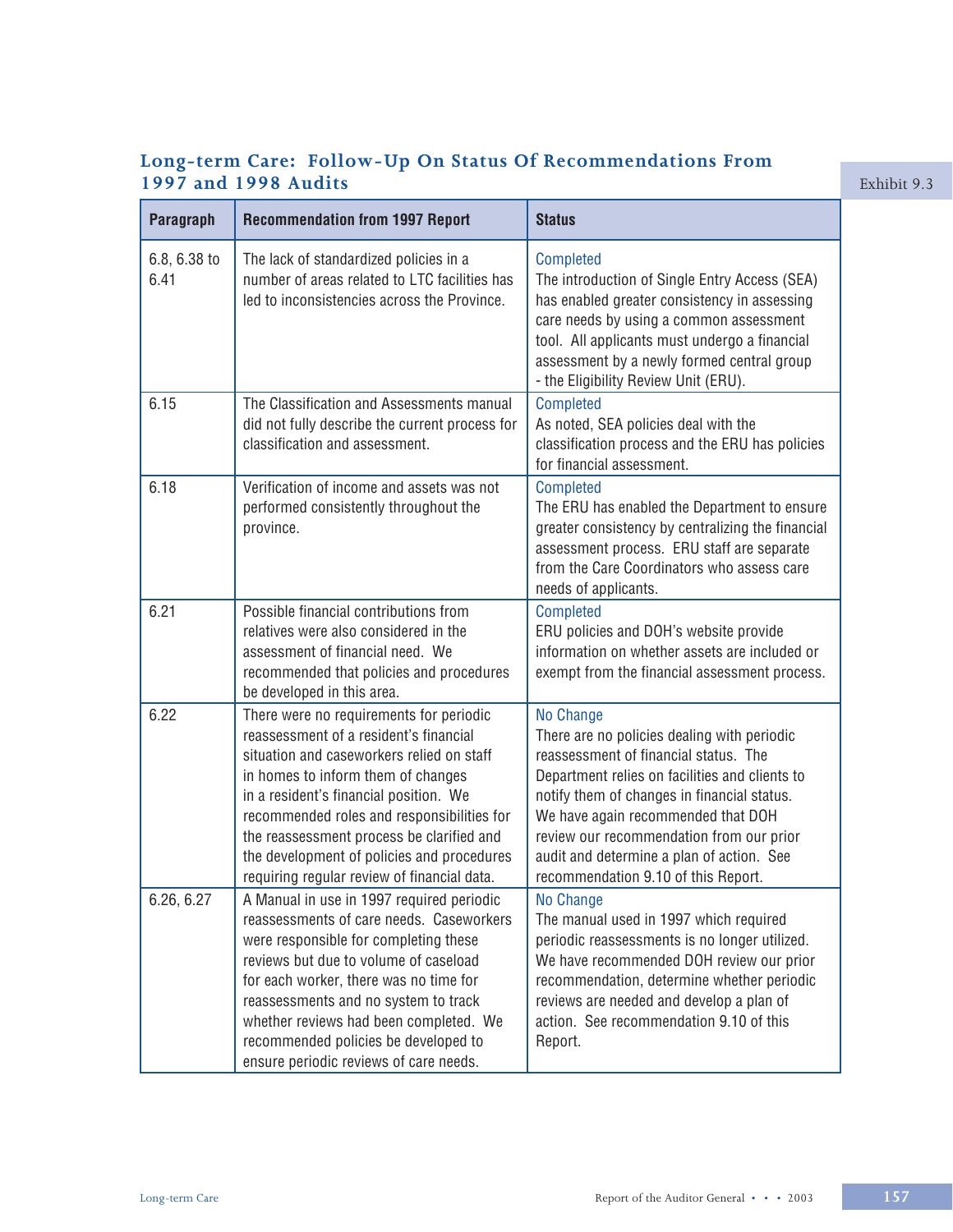| Paragraph           | <b>Recommendation from 1997 Report</b>                                                                                                                                                                                                                                                | <b>Status</b>                                                                                                                                                                                                                                                                                                                                                                                             |
|---------------------|---------------------------------------------------------------------------------------------------------------------------------------------------------------------------------------------------------------------------------------------------------------------------------------|-----------------------------------------------------------------------------------------------------------------------------------------------------------------------------------------------------------------------------------------------------------------------------------------------------------------------------------------------------------------------------------------------------------|
| 6.30, 6.33          | Designated residences were not treated<br>consistently across the Province when sold.<br>We recommended that policies and perhaps<br>changes to legislation were needed to<br>ensure consistent treatment of proceeds on<br>disposition of a designated residence.                    | <b>Completed</b><br>In November 2002, DOH announced changes<br>which included automatic designation of<br>applicant's residence and ability to transfer<br>designated residence to spouse and<br>subsequently sell without any impact on<br>the resident's financial contributions. If the<br>residence is disposed of while in the resident's<br>name, the proceeds must be applied to costs of<br>care. |
| 6.29, 6.32,<br>6.33 | Under Section 8 of the Social Assistance Act<br>a designated residence was not included in<br>the financial assessment process whereas<br>funds in investments were included. We<br>recommended that legislation and policies<br>be reviewed and expanded to address these<br>issues. | In Progress<br>Changes introduced in November 2002 resulted<br>in additional assets being exempt from the<br>financial assessment process (cottages, one<br>vehicle, etc.). There are still inconsistencies<br>in that certain investments are considered in<br>calculating the contribution to costs of care<br>while others are not.                                                                    |
| 6.34 to 6.37        | Interim standards for Community-based<br>options (CBOs) required program plans and<br>regular monitoring. (CBOs were under the<br>Department of Community Services at this<br>time. DOH now has responsibility for CBOs<br>serving DOH clients.)                                      | No Change<br>Interim standards for CBOs were tabled in the<br>House but not finalized. DOH requires the<br>CBOs they are involved with to follow these<br>interim standards.                                                                                                                                                                                                                              |
| 6.38                | The Classifications and Assessments Manual<br>used at the time of our audit was not always<br>consistent with existing practices. We<br>recommended that the manual be updated.                                                                                                       | <b>Completed</b><br>See response to paragraphs 6.8 and 6.38 to<br>6.41 in this exhibit.                                                                                                                                                                                                                                                                                                                   |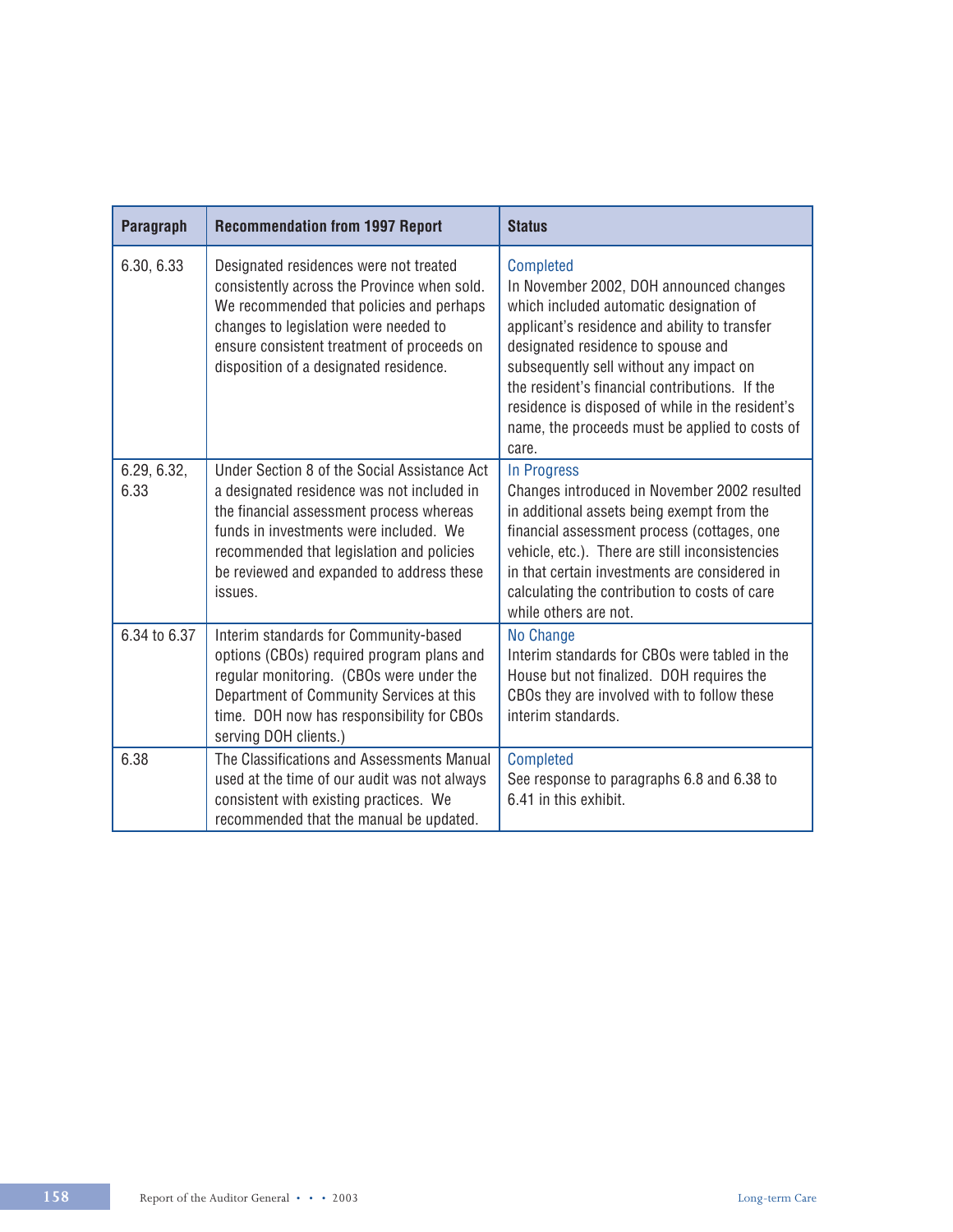| Paragraph   | <b>Recommendation from 1998 Report</b>                                                                                                                                                                                                                                                                                            | <b>Status</b>                                                                                                                                                                                                                                                                                                                                                                                                                                                |
|-------------|-----------------------------------------------------------------------------------------------------------------------------------------------------------------------------------------------------------------------------------------------------------------------------------------------------------------------------------|--------------------------------------------------------------------------------------------------------------------------------------------------------------------------------------------------------------------------------------------------------------------------------------------------------------------------------------------------------------------------------------------------------------------------------------------------------------|
| 11.7, 11.13 | Nursing homes and homes for the aged were<br>inspected on an annual basis. Legislation<br>requires semi-annual inspections for nursing<br>homes and annual for homes for the aged.                                                                                                                                                | In Progress<br>Regulations do not specifically define an<br>inspection as the formalized licensing process.<br>In addition to annual visits, Long-term Care<br>Advisors from DOH are in the homes on a<br>regular basis. DOH management feel these<br>visits satisfy the inspection requirement and<br>acknowledge that the Department needs to<br>ensure more formal documentation of these<br>visits.                                                      |
| 11.17       | Many aspects of regulations were not<br>detailed in the licensing tool which is<br>used during facility inspections to ensure<br>compliance with DOH requirements.<br>Management of the LTC Division indicated<br>legislation should be revised. A time frame<br>for this review had not been established.                        | No Change<br>The licensing tool currently used does<br>not address all Regulatory requirements.<br>Legislation has not been updated since our<br>last audit. DOH management informed us<br>that new Continuing Care legislation is one of<br>the Department's strategic priorities but there<br>is no definite timeline for new legislation and<br>related Regulations. We recommended that<br>this be addressed. See recommendation 9.10<br>of this Report. |
| 11.19       | A draft document had been developed<br>outlining standards of care in facilities and<br>addressing areas such as governance,<br>administration and physical environment.<br>We urged the Department of Health to<br>finalize this draft as it is necessary to set<br>standards to measure facility outcomes.                      | No Change<br>The draft standards were not finalized. There<br>has been restructuring in the Continuing Care<br>Branch and there are plans to make further<br>changes. Under the proposed structure,<br>a Director of Policy and Standards will be<br>responsible for the development of these care<br>standards.                                                                                                                                             |
| 11.20       | Facilities are required to submit emergency<br>plans to the Minister. We were informed<br>that copies of plans are kept in homes which<br>is not consistent with Regulations.                                                                                                                                                     | In Progress<br>Emergency plans are not treated consistently<br>across the Province. Some regional offices<br>retain copies while others check to ensure<br>plans exist but do not keep copies.                                                                                                                                                                                                                                                               |
| 11.20       | The annual health inspection required by<br>Regulations was being performed by the<br>Department of Agriculture and Marketing.<br>Only 45% of files we reviewed had evidence<br>of the health inspection. We were informed<br>a process was being developed to ensure<br>LTC receives copies of all health inspection<br>reports. | <b>Completed</b><br>During the licensing inspection, facilities<br>have to provide health inspection reports to<br>the LTC Advisor. Although the tool does not<br>specifically state copies are required, it does<br>require noting the date of the report, any<br>deficiencies, etc.                                                                                                                                                                        |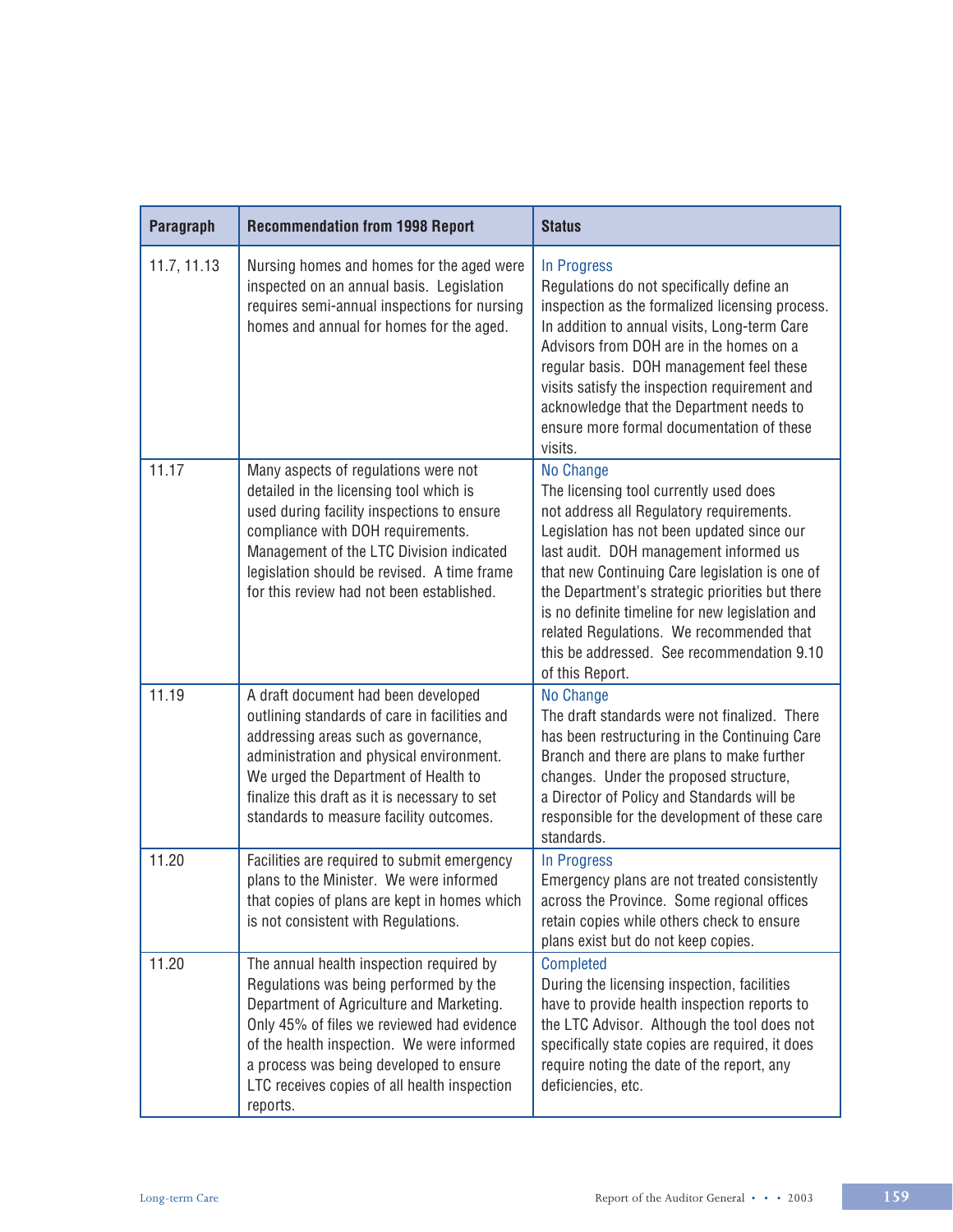| Paragraph    | <b>Recommendation from 1998 Report</b>                                                                                                                                                                                                                                                                                                                                                                                                                                                        | <b>Status</b>                                                                                                                                                                                                                                                                                                                                                                                                                                                                   |
|--------------|-----------------------------------------------------------------------------------------------------------------------------------------------------------------------------------------------------------------------------------------------------------------------------------------------------------------------------------------------------------------------------------------------------------------------------------------------------------------------------------------------|---------------------------------------------------------------------------------------------------------------------------------------------------------------------------------------------------------------------------------------------------------------------------------------------------------------------------------------------------------------------------------------------------------------------------------------------------------------------------------|
| 11.22        | There were no guidelines for length of<br>interim licenses issued in cases where<br>deficiencies were noted during the<br>inspection process. We recommended<br>guidelines be developed recommending<br>interim license terms related to certain<br>deficiencies.                                                                                                                                                                                                                             | In Progress<br>Although there have been some informal<br>discussions among regions regarding<br>appropriate lengths of interim licenses, formal<br>guidelines have not been established.                                                                                                                                                                                                                                                                                        |
| 11.7, 11.27  | Although budget requests were submitted<br>each year, annual budgets and per diems for<br>homes were based on historical funding of<br>the home rather than established guidelines.<br>We noted that inefficiencies built into the<br>budget would continue to be included. DOH<br>informed us that the budget process was to<br>be strengthened.                                                                                                                                             | In Progress<br>For 2002-03 and 2003-04, facility per<br>diem rates have been approved by April 1.<br>Improvements have been made to the business<br>planning process and budgets are based<br>on more standardized criteria. Department<br>staff informed us that the development of a<br>funding formula for LTC is one of the DOH's<br>strategic initiatives. We have recommended<br>the Department continue its efforts in this area<br>(recommendation 9.2 of this Report). |
| 11.26        | Legislation does not require audited financial<br>statements to be submitted although<br>the Department has been attempting to<br>introduce this requirement. We urge the<br>Department to continue with this initiative<br>and to use the financial statements as a<br>starting point for establishing a reporting<br>framework for financial results to enable<br>the Department to make meaningful<br>comparisons between budgeted and actual<br>results and comparisons among facilities. | In Progress<br>Legislation has not changed but, starting<br>with the 2002-03 fiscal year, DOH requires<br>all facilities to provide audited financial<br>statements based on a standard format to<br>facilitate comparisons.                                                                                                                                                                                                                                                    |
| 11.28, 11.41 | We recommended the Department review<br>existing staffing guidelines as a starting<br>point for more detailed guidelines which<br>would outline what would be funded and<br>how it would be calculated. We noted that<br>the Department should ensure homes are<br>using funds in accordance with the approved<br>staffing complement outlined in the budget<br>letter.                                                                                                                       | <b>Completed</b><br>Homes have to staff to levels required by DOH.<br>Staff levels and related funding are based on<br>hours of care per resident.                                                                                                                                                                                                                                                                                                                              |
| 11.7, 11.34  | Effective per diem rates are not established<br>prior to the start of the fiscal year.                                                                                                                                                                                                                                                                                                                                                                                                        | <b>Completed</b><br>Approved per diem rates were available April 1<br>for 2002-03 and 2003-04.                                                                                                                                                                                                                                                                                                                                                                                  |